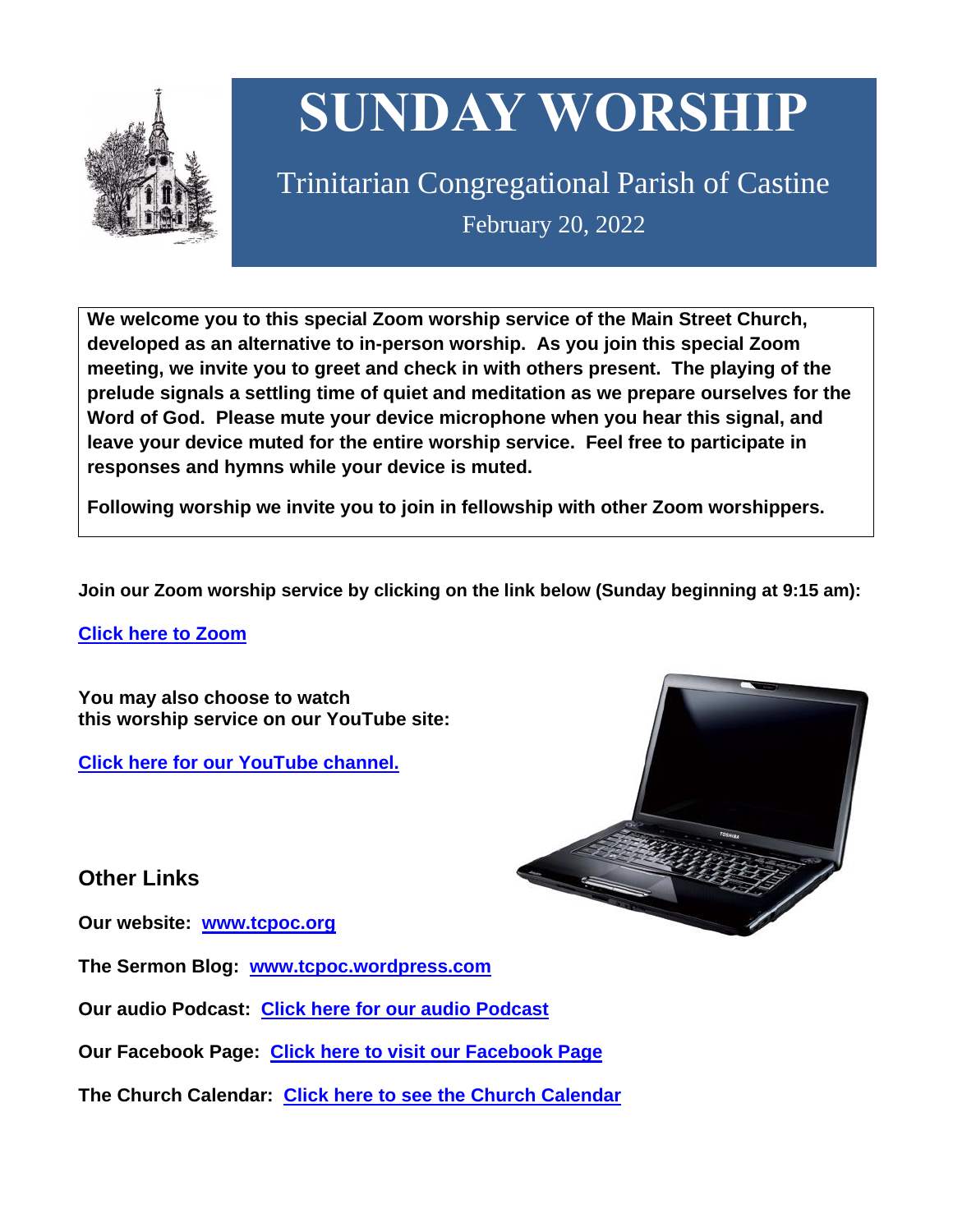## **Order of Worship TRINITARIAN CONGREGATIONAL PARISH OF CASTINE UNITED CHURCH OF CHRIST Castine, Maine Epiphany VII**

February 20,2022 9:30 am Pastor: Rev. Robert Vagt Church Musician: Suzanne Eaton Deacon: **Kim Smith** Lector: Don Small Zoom/YouTube Host: Amy Stewart Communication and Amy Stewart

Ministers: All Members

## GATHERING AS A COMMUNITY OF FAITH

We welcome you to worship in this special place, and hope that you feel free to greet your friends and *neighbors as you arrive. Please let the playing of the organ prelude signal a settling time of quiet and meditation as we prepare ourselves for the Word of God.*

PRELUDE

## GREETINGS AND ANNOUNCEMENTS **INTERLUDE**

\*CALL TO WORSHIP **(Responsively)**

Take delight in the Lord, who satisfies the desires of your heart. **Commit your way to the Lord and trust in God's actions.**

Be still before the Lord and wait patiently for God.

# **The Lord is our salvation and our refuge in times of trouble.**

*From Psalm 37*

#### \*OPENING HYMN *Christ Is Made the Sure Foundation* P 263

*Christ is made the sure foundation, Christ the head and cornerstone, Chosen of the Lord and precious, Binding all the Church in one; Holy Zion's help forever, And her confidence alone.*

*To this temple, where we call thee, Come, O Lord of hosts, today! With thy wonted lovingkindness Hear they people as they pray; And thy fullest benediction Shed within its walls alway.*

*Here vouchsafe to all thy servants What they ask of thee to gain: What they gain from thee forever With the blessed to retain, And hereafter in thy glory Evermore with thee to reign.*

*Laud and honor to the Father, Laud and honor to the Son, Laud and honor to the Spirit, Ever Three and ever One; One in might, and One in glory, While unending ages run.*

## \*PRAYER OF INVOCATION **(Unison)**

**Gracious God, by your Word you provide all we need – for salvation, for wholeness, for abundant life. Now draw us close in your Spirit so that we may discover your will and live according to your purposes; through Jesus Christ our Lord. Amen.**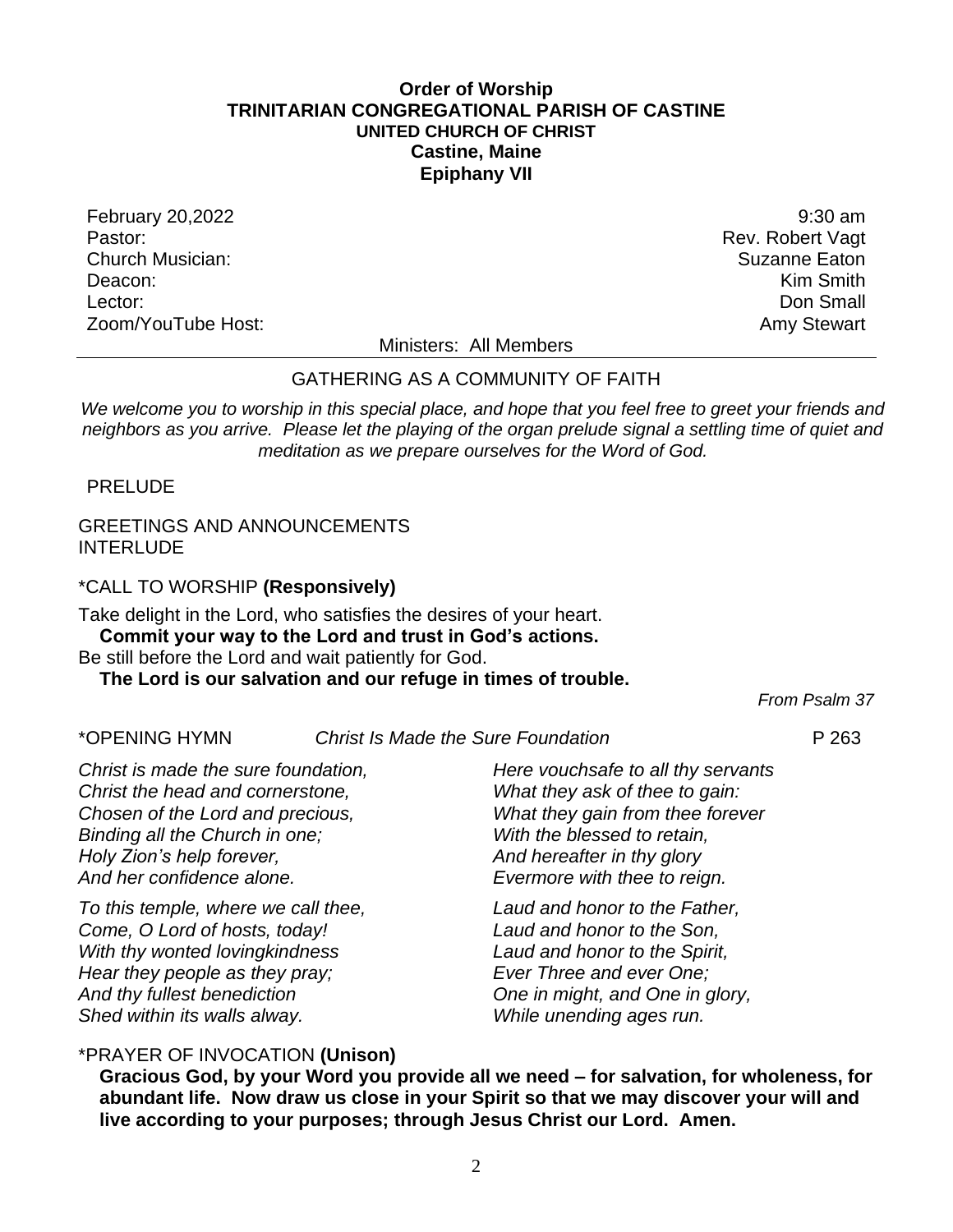## A TIME WITH ALL GOD'S CHILDREN

## PRAYER OF CONFESSION **(Unison)**

**Merciful God, we confess that we have not followed your ways or trusted your promises. We love only those who love us; we show kindness only to those who are kind to us; we give only when we expect to receive. Forgive us, Lord. Fill our hearts with your selfless love. Change our lives by your matchless grace.**

*A moment for silent prayer*

#### ASSURANCE OF PARDON \*GLORIA PATRI **(Unison)** P 513 **Glory be to the Father, and to the Son, and to the Holy Ghost. As it was in the**

HEARING THE WORD

**beginning, is now and ever shall be, world without end. Amen. Amen.**

## **Genesis 45:3 - 11, 15**

 $3$ Joseph said to his brothers, "I am Joseph. Is my father still alive?" But his brothers could not answer him, so dismayed were they at his presence. <sup>4</sup>Then Joseph said to his brothers, "Come closer to me." And they came closer. He said, "I am your brother, Joseph, whom you sold into Egypt. <sup>5</sup>And now do not be distressed, or angry with yourselves, because you sold me here; for God sent me before you to preserve life. <sup>6</sup>For the famine has been in the land these two years; and there are five more years in which there will be neither plowing nor harvest. <sup>7</sup>God sent me before you to preserve for you a remnant on earth, and to keep alive for you many survivors. <sup>8</sup>So it was not you who sent me here, but God; he has made me a father to Pharaoh, and lord of all his house and ruler over all the land of Egypt.  $9$ Hurry and go up to my father and say to him, 'Thus says your son Joseph, God has made me lord of all Egypt; come down to me, do not delay. <sup>10</sup>You shall settle in the land of Goshen, and you shall be near me, you and your children and your children's children, as well as your flocks, your herds, and all that you have. <sup>11</sup>I will provide for you there—since there are five more years of famine to come—so that you and your household, and all that you have, will not come to poverty.' <sup>15</sup>And he kissed all his brothers and wept upon them; and after that his brothers talked with him.

## **Psalm 37:1 - 11, 39 - 40**

Do not fret because of the wicked;

**do not be envious of wrongdoers,** for they will soon fade like the grass,

**and wither like the green herb.**

Trust in the LORD, and do good;

**so you will live in the land, and enjoy security.** Take delight in the LORD,

**and he will give you the desires of your heart.** Commit your way to the LORD;

**trust in him, and he will act.**

He will make your vindication shine like the light,

**and the justice of your cause like the noonday.** Be still before the LORD, and wait patiently for him;

**do not fret over those who prosper in their way, over those who carry out evil devices.**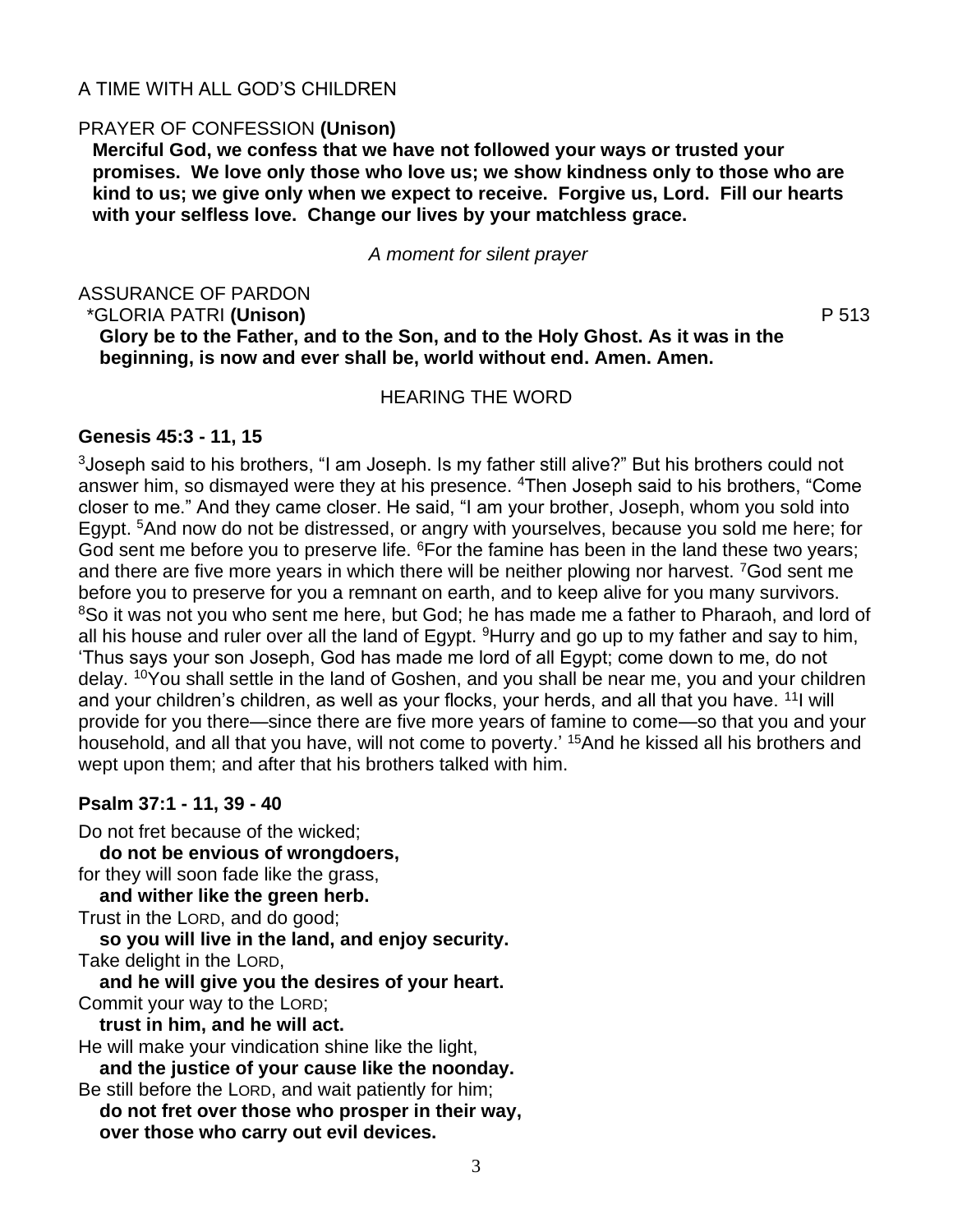Refrain from anger and forsake wrath.

**Do not fret—it leads only to evil.**

For the wicked shall be cut off,

**but those who wait for the LORD shall inherit the land.**

Yet a little while, and the wicked will be no more;

**though you look diligently for their place, they will not be there.**

But the meek shall inherit the land,

**and delight themselves in abundant prosperity.**

The salvation of the righteous is from the LORD;

**he is their refuge in the time of trouble.**

The LORD helps them and rescues them;

**he rescues them from the wicked, and saves them, because they take refuge in him.**

# **1 Corinthians 15:35 - 38, 42 - 50**

 $35$ But someone will ask, "How are the dead raised? With what kind of body do they come?"  $36$ Fool! What you sow does not come to life unless it dies.  $37$ And as for what you sow, you do not sow the body that is to be, but a bare seed, perhaps of wheat or of some other grain. <sup>38</sup>But God gives it a body as he has chosen, and to each kind of seed its own body.

 $42$ So it is with the resurrection of the dead. What is sown is perishable, what is raised is imperishable. <sup>43</sup>It is sown in dishonor, it is raised in glory. It is sown in weakness, it is raised in power. <sup>44</sup>It is sown a physical body, it is raised a spiritual body. If there is a physical body, there is also a spiritual body. <sup>45</sup>Thus it is written, "The first man, Adam, became a living being"; the last Adam became a life-giving spirit. <sup>46</sup>But it is not the spiritual that is first, but the physical, and then the spiritual. <sup>47</sup>The first man was from the earth, a man of dust; the second man is from heaven. <sup>48</sup>As was the man of dust, so are those who are of the dust; and as is the man of heaven, so are those who are of heaven. <sup>49</sup>Just as we have borne the image of the man of dust, we will also bear the image of the man of heaven. <sup>50</sup>What I am saying, brothers and sisters, is this: flesh and blood cannot inherit the kingdom of God, nor does the perishable inherit the imperishable.

Congregational Response

**Spirit, Spirit of Gentleness** NC 286

*Spirit, spirit of gentleness, Blow through the wilderness, calling and free, Spirit, spirit of restlessness, Stir me from placidness, Wind, wind on the sea.*

## **Luke 6:27 - 38**

 $27^{\circ}$ But I say to you that listen, Love your enemies, do good to those who hate you,  $28$ bless those who curse you, pray for those who abuse you.  $^{29}$ If anyone strikes you on the cheek, offer the other also; and from anyone who takes away your coat do not withhold even your shirt. <sup>30</sup>Give to everyone who begs from you; and if anyone takes away your goods, do not ask for them again.  $31$ Do to others as you would have them do to you.  $32$ "If you love those who love you, what credit is that to you? For even sinners love those who love them. <sup>33</sup>If you do good to those who do good to you, what credit is that to you? For even sinners do the same. <sup>34</sup>If you lend to those from whom you hope to receive, what credit is that to you? Even sinners lend to sinners, to receive as much again. <sup>35</sup>But love your enemies, do good, and lend, expecting nothing in return. Your reward will be great, and you will be children of the Most High; for he is kind to the ungrateful and the wicked.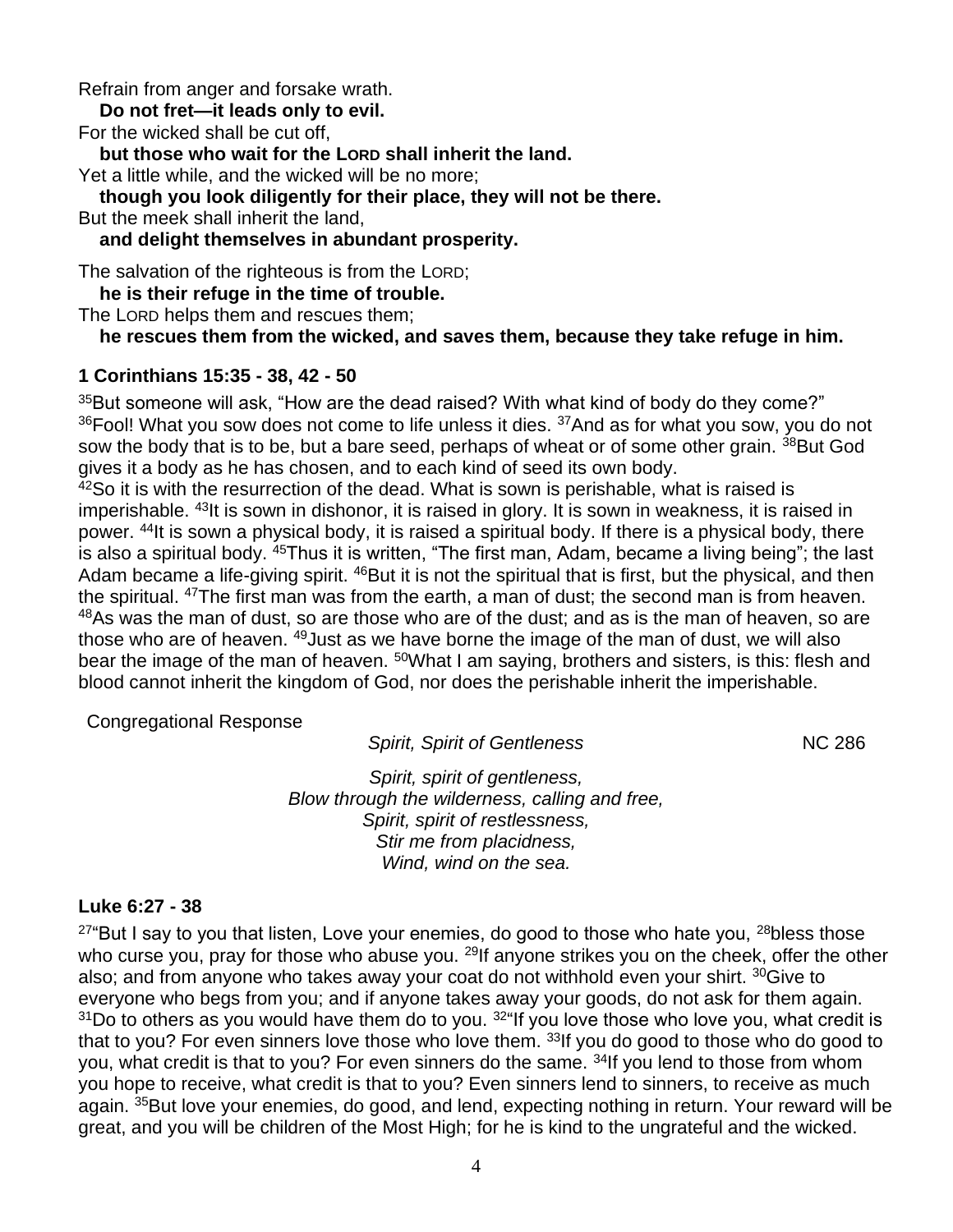<sup>36</sup>Be merciful, just as your Father is merciful.

 $37^{\circ}$ Do not judge, and you will not be judged; do not condemn, and you will not be condemned. Forgive, and you will be forgiven; <sup>38</sup>give, and it will be given to you. A good measure, pressed down, shaken together, running over, will be put into your lap; for the measure you give will be the measure you get back."

| *HYMN  | <b>Father Almighty, Bless Us with Thy Blessing</b>                                                                                                                         | P 333            |
|--------|----------------------------------------------------------------------------------------------------------------------------------------------------------------------------|------------------|
|        | Father almighty, bless us with thy blessing;<br>Answer in love thy children's supplication;<br>Hear thou our prayer, the spoken and unspoken;<br>Hear us, our Father.      |                  |
|        | Shepherd of souls, who bringest all who seek thee<br>To pastures green beside the peaceful waters,<br>Tenderest guide, in ways of cheerful duty<br>Lead us, good Shepherd. |                  |
|        | Father of mercy, from thy watch and keeping<br>No place can part, nor hour of time remove us;<br>Give us thy good, and save us from our evil,<br>Infinite Spirit.          |                  |
| SERMON |                                                                                                                                                                            | Rev. Robert Vagt |

## THE OFFERING OF OUR GIFTS

INVITATION TO OFFERING **Offertory** 

\*Doxology **(Unison)** P 515

**Praise God from whom all blessings flow; Praise God, all creatures here below; Praise God above, you heavenly host: Praise Father, Son, and Holy Ghost. Amen.**

\*Prayer of Dedication (**Unison**)

**Holy God, you have given us land in which to grow and thrive, food for survival and pleasure, air and water, fire and cold. Make our thanksgiving bloom forth into the lives of others in the name of the one who gave everything for us. Amen.**

## THE CHURCH AT PRAYER

Celebrations & Concerns Pastoral Prayer

Lord's Prayer **(Unison)**

**Our Father, who art in heaven, hallowed be thy name. Thy kingdom come. Thy will be done on earth as it is in heaven. Give us this day our daily bread. And forgive us our trespasses, as we forgive those who trespass against us. And lead us not into temptation, but deliver us from evil. For thine is the kingdom, and the power, and the glory forever. Amen**.